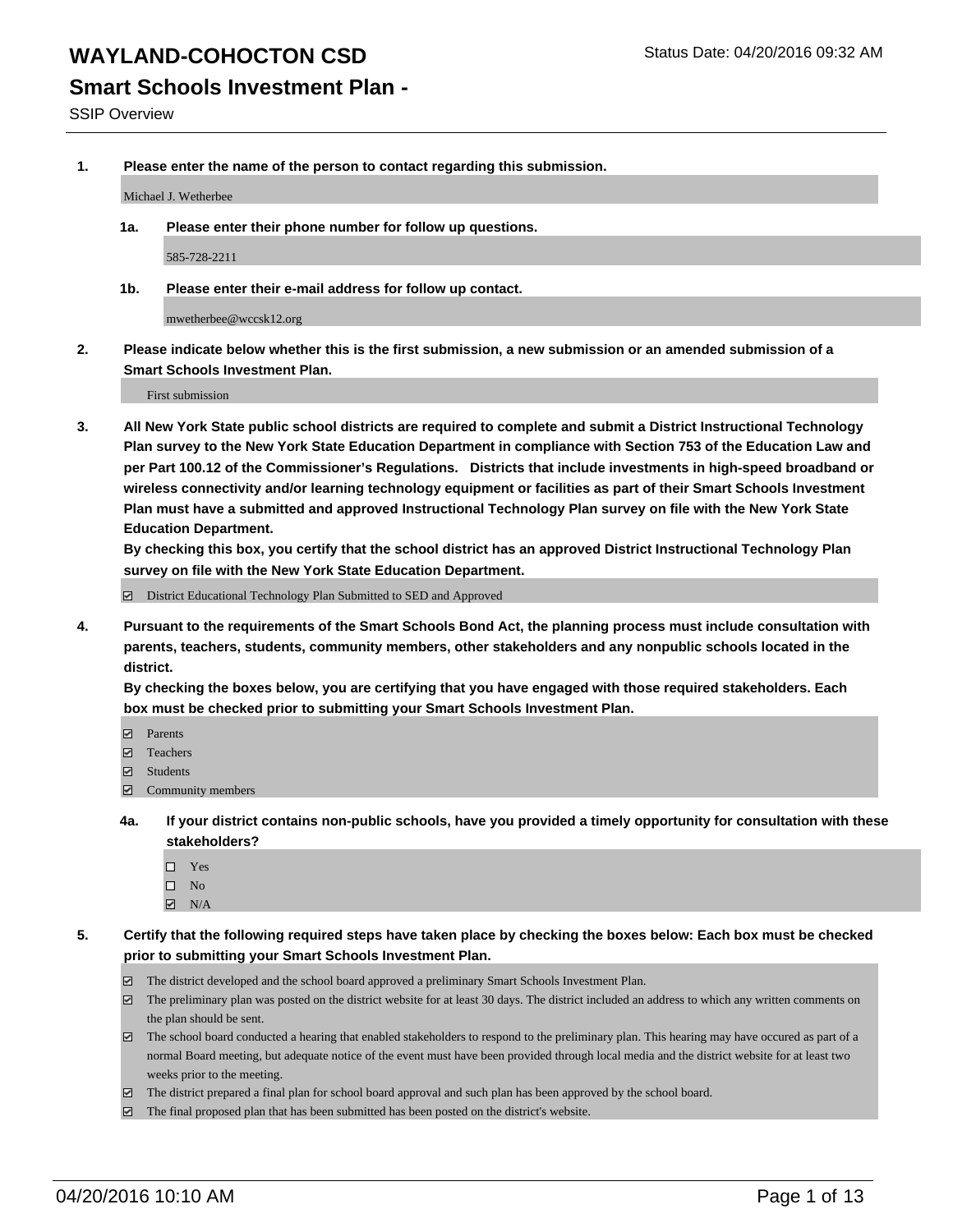### **Smart Schools Investment Plan -**

SSIP Overview

**5a. Please upload the proposed Smart Schools Investment Plan (SSIP) that was posted on the district's website. Note that this should be different than your recently submitted Educational Technology Survey. The Final SSIP, as approved by the School Board, should also be posted on the website and remain there during the course of the projects contained therein.**

WCCS\_Final\_SMART\_Schools\_Investment\_Plans.rtf.docx.pdf

**6. Please enter an estimate of the total number of students and staff that will benefit from this Smart Schools Investment Plan based on the cumulative projects submitted to date.**

1,664

**7. An LEA/School District may partner with one or more other LEA/School Districts to form a consortium to pool Smart Schools Bond Act funds for a project that meets all other Smart School Bond Act requirements. Each school district participating in the consortium will need to file an approved Smart Schools Investment Plan for the project and submit a signed Memorandum of Understanding that sets forth the details of the consortium including the roles of each respective district.**

 $\Box$  The district plans to participate in a consortium to partner with other school district(s) to implement a Smart Schools project.

**8. Please enter the name and 6-digit SED Code for each LEA/School District participating in the Consortium.**

| Partner LEA/District | <b>ISED BEDS Code</b> |
|----------------------|-----------------------|
| (No Response)        | (No Response)         |

**9. Please upload a signed Memorandum of Understanding with all of the participating Consortium partners.**

(No Response)

**10. Your district's Smart Schools Bond Act Allocation is:**

\$1,873,238

**11. Enter the budget sub-allocations by category that you are submitting for approval at this time. If you are not budgeting SSBA funds for a category, please enter 0 (zero.) If the value entered is \$0, you will not be required to complete that survey question.**

|                                       | Sub-<br>Allocations |
|---------------------------------------|---------------------|
| School Connectivity                   | 0                   |
| Connectivity Projects for Communities |                     |
| <b>Classroom Technology</b>           | 241,437             |
| Pre-Kindergarten Classrooms           | 0                   |
| Replace Transportable Classrooms      | 0                   |
| High-Tech Security Features           | 0                   |
| Totals:                               | 241,437.00          |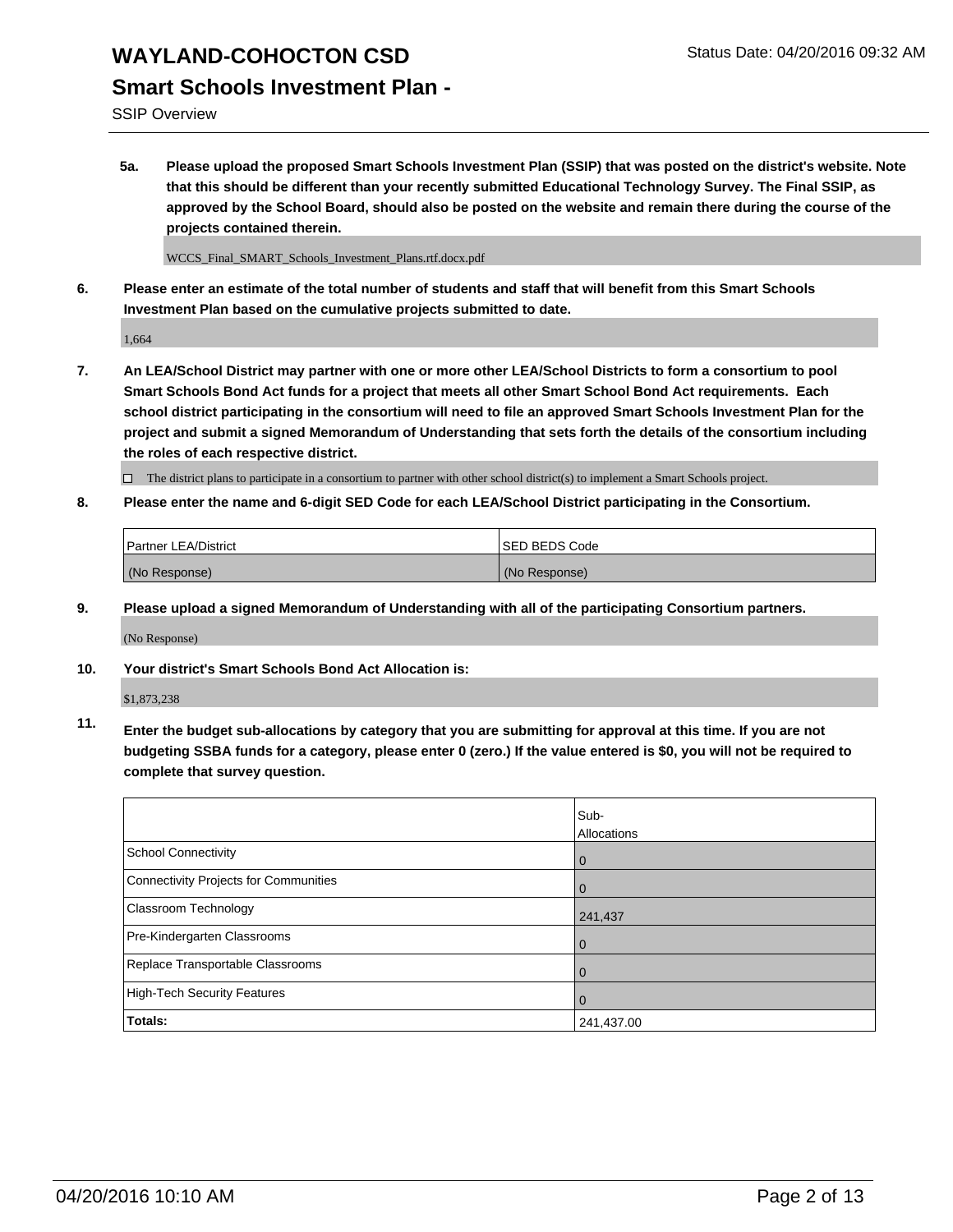# **WAYLAND-COHOCTON CSD** Status Date: 04/20/2016 09:32 AM **Smart Schools Investment Plan -**

School Connectivity

- **1. In order for students and faculty to receive the maximum benefit from the technology made available under the Smart Schools Bond Act, their school buildings must possess sufficient connectivity infrastructure to ensure that devices can be used during the school day. Smart Schools Investment Plans must demonstrate that:**
	- **sufficient infrastructure that meets the Federal Communications Commission's 100 Mbps per 1,000 students standard currently exists in the buildings where new devices will be deployed, or**
	- **is a planned use of a portion of Smart Schools Bond Act funds, or**
	- **is under development through another funding source.**

**Smart Schools Bond Act funds used for technology infrastructure or classroom technology investments must increase the number of school buildings that meet or exceed the minimum speed standard of 100 Mbps per 1,000 students and staff within 12 months. This standard may be met on either a contracted 24/7 firm service or a "burstable" capability. If the standard is met under the burstable criteria, it must be:**

**1. Specifically codified in a service contract with a provider, and**

**2. Guaranteed to be available to all students and devices as needed, particularly during periods of high demand, such as computer-based testing (CBT) periods.**

**Please describe how your district already meets or is planning to meet this standard within 12 months of plan submission.**

(No Response)

- **1a. If a district believes that it will be impossible to meet this standard within 12 months, it may apply for a waiver of this requirement, as described on the Smart Schools website. The waiver must be filed and approved by SED prior to submitting this survey.**
	- □ By checking this box, you are certifying that the school district has an approved waiver of this requirement on file with the New York State Education Department.
- **2. Connectivity Speed Calculator (Required)**

|                         | Number of<br>Students | Multiply by<br>100 Kbps | Divide by 1000 Current Speed<br>to Convert to<br>Reauired<br>Speed in Mb | lin Mb             | Expected<br>Speed to be<br>Attained Within   Required<br>12 Months | <b>Expected Date</b><br>l When<br>Speed Will be<br>l Met |
|-------------------------|-----------------------|-------------------------|--------------------------------------------------------------------------|--------------------|--------------------------------------------------------------------|----------------------------------------------------------|
| <b>Calculated Speed</b> | (No<br>Response)      | (No Response)           | (No<br>Response)                                                         | l (No<br>Response) | (No<br>Response)                                                   | l (No<br>Response)                                       |

#### **3. Briefly describe how you intend to use Smart Schools Bond Act funds for high-speed broadband and/or wireless connectivity projects in school buildings.**

(No Response)

**4. Briefly describe the linkage between the district's District Instructional Technology Plan and the proposed projects. (There should be a link between your response to this question and your response to Question 1 in Part E. Curriculum and Instruction "What are the district's plans to use digital connectivity and technology to improve teaching and learning?)**

(No Response)

**5. If the district wishes to have students and staff access the Internet from wireless devices within the school building, or in close proximity to it, it must first ensure that it has a robust Wi-Fi network in place that has sufficient bandwidth to meet user demand.**

**Please describe how you have quantified this demand and how you plan to meet this demand.**

(No Response)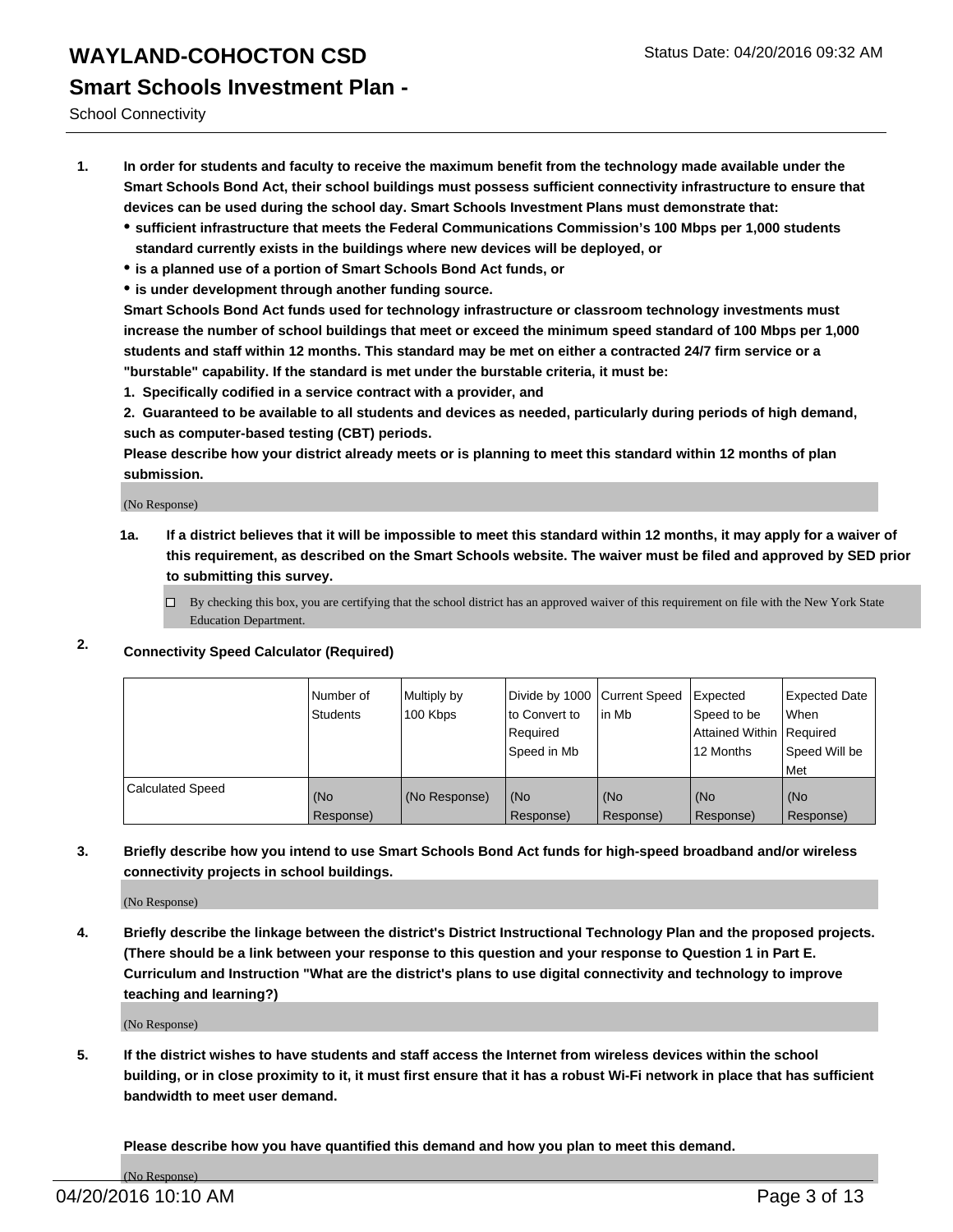### **Smart Schools Investment Plan -**

School Connectivity

**6. As indicated on Page 5 of the guidance, the Office of Facilities Planning will have to conduct a preliminary review of all capital projects, including connectivity projects.**

| Project Number |  |
|----------------|--|
| (No Response)  |  |

**7. Certain high-tech security and connectivity infrastructure projects may be eligible for an expedited review process as determined by the Office of Facilities Planning.**

**Was your project deemed eligible for streamlined review?**

(No Response)

**8. Include the name and license number of the architect or engineer of record.**

| 'Name         | i License Number |
|---------------|------------------|
| (No Response) | (No Response)    |

**9. If you are submitting an allocation for School Connectivity complete this table. Note that the calculated Total at the bottom of the table must equal the Total allocation for this category that you entered in the SSIP Overview overall budget.** 

|                                            | Sub-              |
|--------------------------------------------|-------------------|
|                                            | <b>Allocation</b> |
| Network/Access Costs                       | (No Response)     |
| <b>Outside Plant Costs</b>                 | (No Response)     |
| School Internal Connections and Components | (No Response)     |
| <b>Professional Services</b>               | (No Response)     |
| Testing                                    | (No Response)     |
| <b>Other Upfront Costs</b>                 | (No Response)     |
| <b>Other Costs</b>                         | (No Response)     |
| Totals:                                    |                   |

| Select the allowable expenditure | Item to be purchased | Quantity      | Cost per Item | Total Cost    |
|----------------------------------|----------------------|---------------|---------------|---------------|
| type.                            |                      |               |               |               |
| Repeat to add another item under |                      |               |               |               |
| each type.                       |                      |               |               |               |
| (No Response)                    | (No Response)        | (No Response) | (No Response) | (No Response) |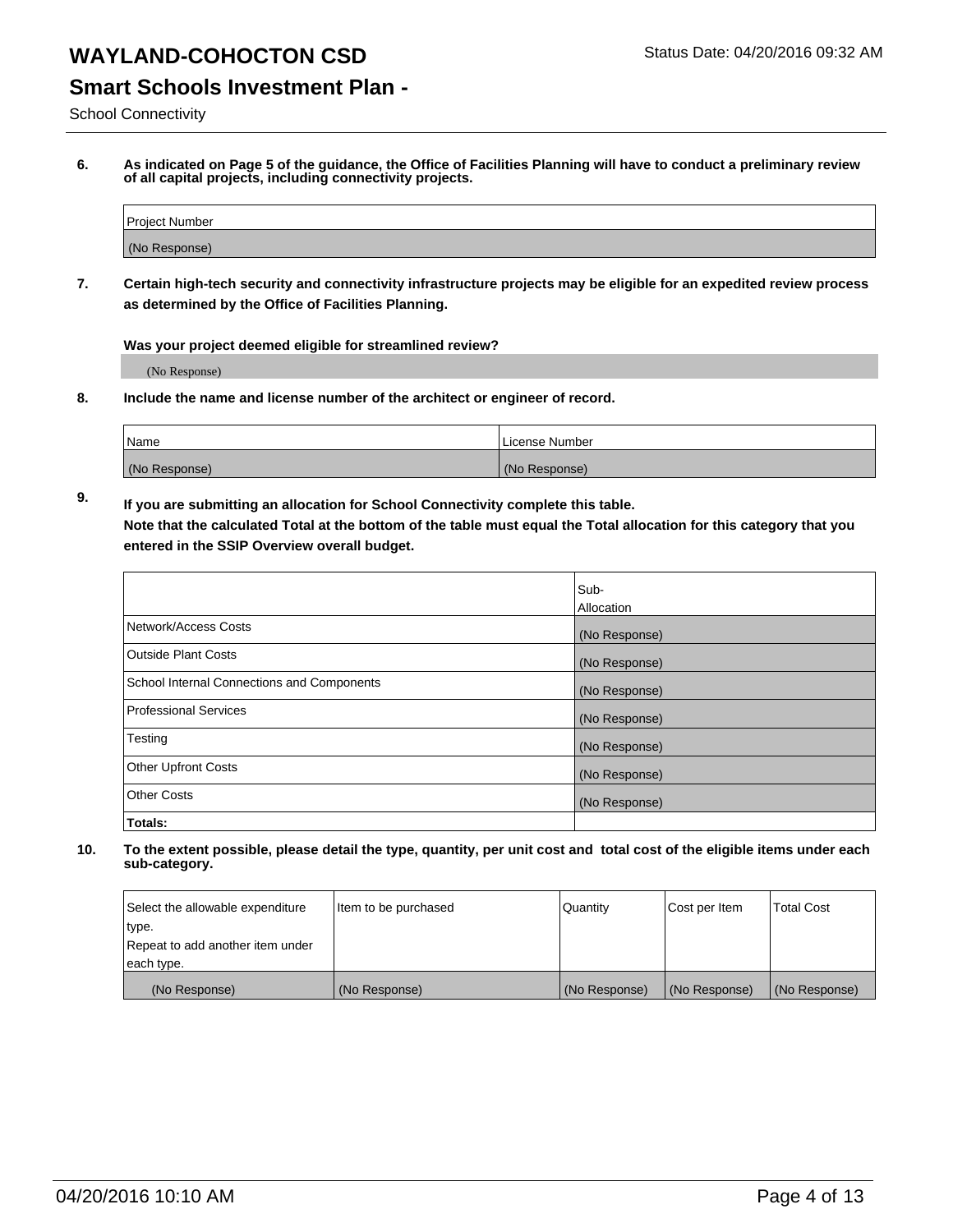### **Smart Schools Investment Plan -**

Community Connectivity (Broadband and Wireless)

**1. Briefly describe how you intend to use Smart Schools Bond Act funds for high-speed broadband and/or wireless connectivity projects in the community.**

(No Response)

**2. Please describe how the proposed project(s) will promote student achievement and increase student and/or staff access to the Internet in a manner that enhances student learning and/or instruction outside of the school day and/or school building.**

(No Response)

**3. Community connectivity projects must comply with all the necessary local building codes and regulations (building and related permits are not required prior to plan submission).**

 $\Box$  I certify that we will comply with all the necessary local building codes and regulations.

**4. Please describe the physical location of the proposed investment.**

(No Response)

**5. Please provide the initial list of partners participating in the Community Connectivity Broadband Project, along with their Federal Tax Identification (Employer Identification) number.**

| <b>Project Partners</b> | <b>IFederal ID#</b> |
|-------------------------|---------------------|
| (No Response)           | (No Response)       |

**6. If you are submitting an allocation for Community Connectivity, complete this table.**

**Note that the calculated Total at the bottom of the table must equal the Total allocation for this category that you entered in the SSIP Overview overall budget.**

|                                    | Sub-Allocation |
|------------------------------------|----------------|
| Network/Access Costs               | (No Response)  |
| Outside Plant Costs                | (No Response)  |
| Tower Costs                        | (No Response)  |
| <b>Customer Premises Equipment</b> | (No Response)  |
| Professional Services              | (No Response)  |
| Testing                            | (No Response)  |
| <b>Other Upfront Costs</b>         | (No Response)  |
| Other Costs                        | (No Response)  |
| Totals:                            |                |

| Select the allowable expenditure | Item to be purchased | Quantity      | Cost per Item | <b>Total Cost</b> |
|----------------------------------|----------------------|---------------|---------------|-------------------|
| type.                            |                      |               |               |                   |
| Repeat to add another item under |                      |               |               |                   |
| each type.                       |                      |               |               |                   |
| (No Response)                    | (No Response)        | (No Response) | (No Response) | (No Response)     |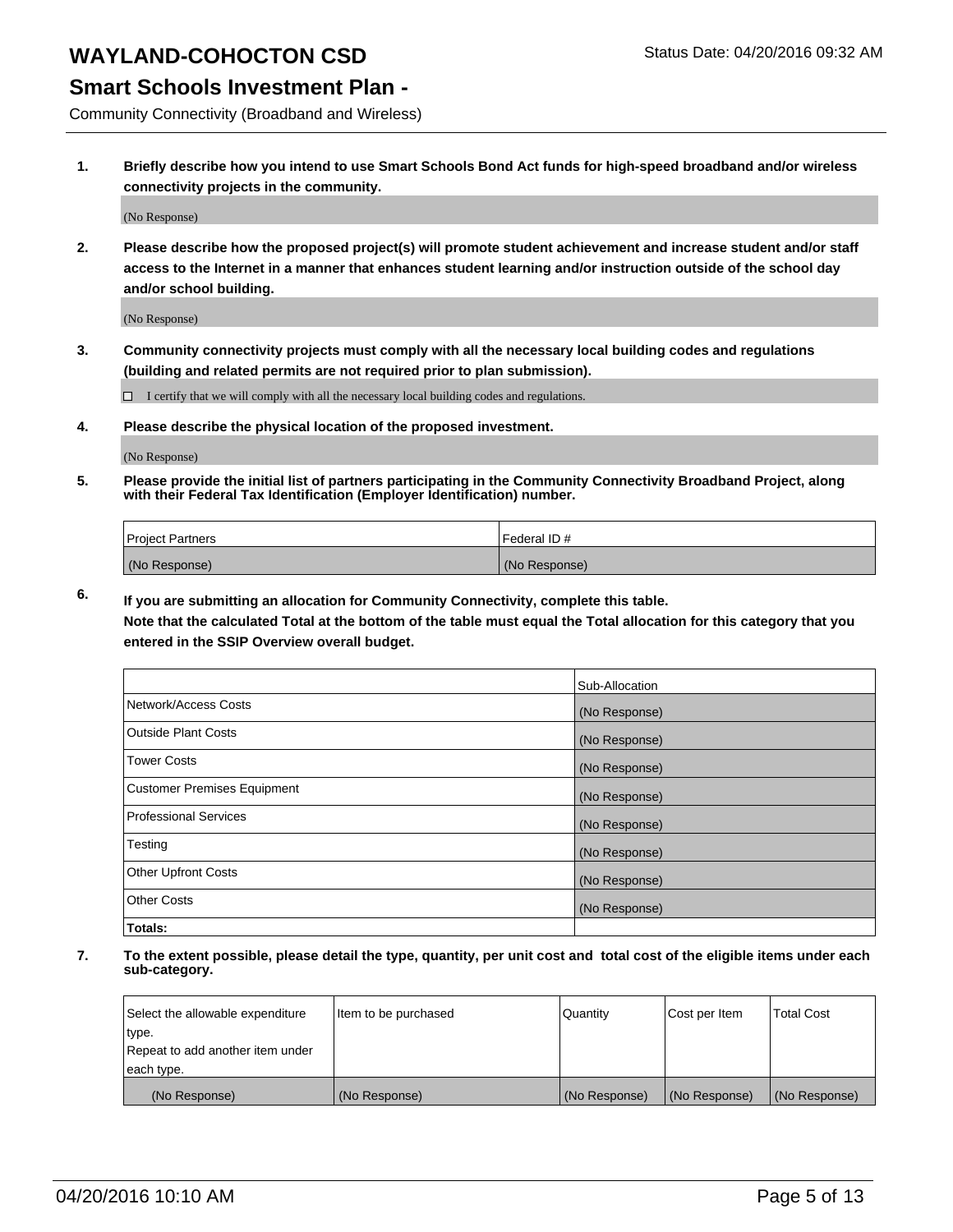### **Smart Schools Investment Plan -**

Classroom Learning Technology

**1. In order for students and faculty to receive the maximum benefit from the technology made available under the Smart Schools Bond Act, their school buildings must possess sufficient connectivity infrastructure to ensure that devices can be used during the school day. Smart Schools Investment Plans must demonstrate that sufficient infrastructure that meets the Federal Communications Commission's 100 Mbps per 1,000 students standard currently exists in the buildings where new devices will be deployed, or is a planned use of a portion of Smart Schools Bond Act funds, or is under development through another funding source.**

**Smart Schools Bond Act funds used for technology infrastructure or classroom technology investments must increase the number of school buildings that meet or exceed the minimum speed standard of 100 Mbps per 1,000 students and staff within 12 months. This standard may be met on either a contracted 24/7 firm service or a "burstable" capability. If the standard is met under the burstable criteria, it must be:**

**1. Specifically codified in a service contract with a provider, and**

**2. Guaranteed to be available to all students and devices as needed, particularly during periods of high demand, such as computer-based testing (CBT) periods.**

**Please describe how your district already meets or is planning to meet this standard within 12 months of plan submission.**

**The District currently meets this standard, we have 200 Mbps for our students.**

**1a. If a district believes that it will be impossible to meet this standard within 12 months, it may apply for a waiver of this requirement, as described on the Smart Schools website. The waiver must be filed and approved by SED prior to submitting this survey.**

 $\Box$  By checking this box, you are certifying that the school district has an approved waiver of this requirement on file with the New York State Education Department.

|                         | Number of<br><b>Students</b> | Multiply by<br>100 Kbps | Divide by 1000 Current Speed<br>Ito Convert to<br>Required<br>Speed in Mb | In Mb | Expected<br>Speed to be<br>Attained Within   Required<br>12 Months | <b>Expected Date</b><br>When<br>Speed Will be<br>Met |
|-------------------------|------------------------------|-------------------------|---------------------------------------------------------------------------|-------|--------------------------------------------------------------------|------------------------------------------------------|
| <b>Calculated Speed</b> | 1,361                        | 136.100                 | 136.1                                                                     | 200   | 200                                                                | ∣n/a                                                 |
| Totals:                 | 1,361.00                     | 136,100.00              |                                                                           |       |                                                                    |                                                      |

### **2. Connectivity Speed Calculator (Required)**

**3. If the district wishes to have students and staff access the Internet from wireless devices within the school building, or in close proximity to it, it must first ensure that it has a robust Wi-Fi network in place that has sufficient bandwidth to meet user demand.**

**Please describe how you have quantified this demand and how you plan to meet this demand.**

**The IT staff currently monitors the bandwidth usage by taking random snapshots of it during the day. Currently we average less than half of our bandwidth allotment.**

**4. All New York State public school districts are required to complete and submit an Instructional Technology Plan survey to the New York State Education Department in compliance with Section 753 of the Education Law and per Part 100.12 of the Commissioner's Regulations.**

**Districts that include educational technology purchases as part of their Smart Schools Investment Plan must have a submitted and approved Instructional Technology Plan survey on file with the New York State Education Department.**

By checking this box, you are certifying that the school district has an approved Instructional Technology Plan survey on file with the New York State Education Department.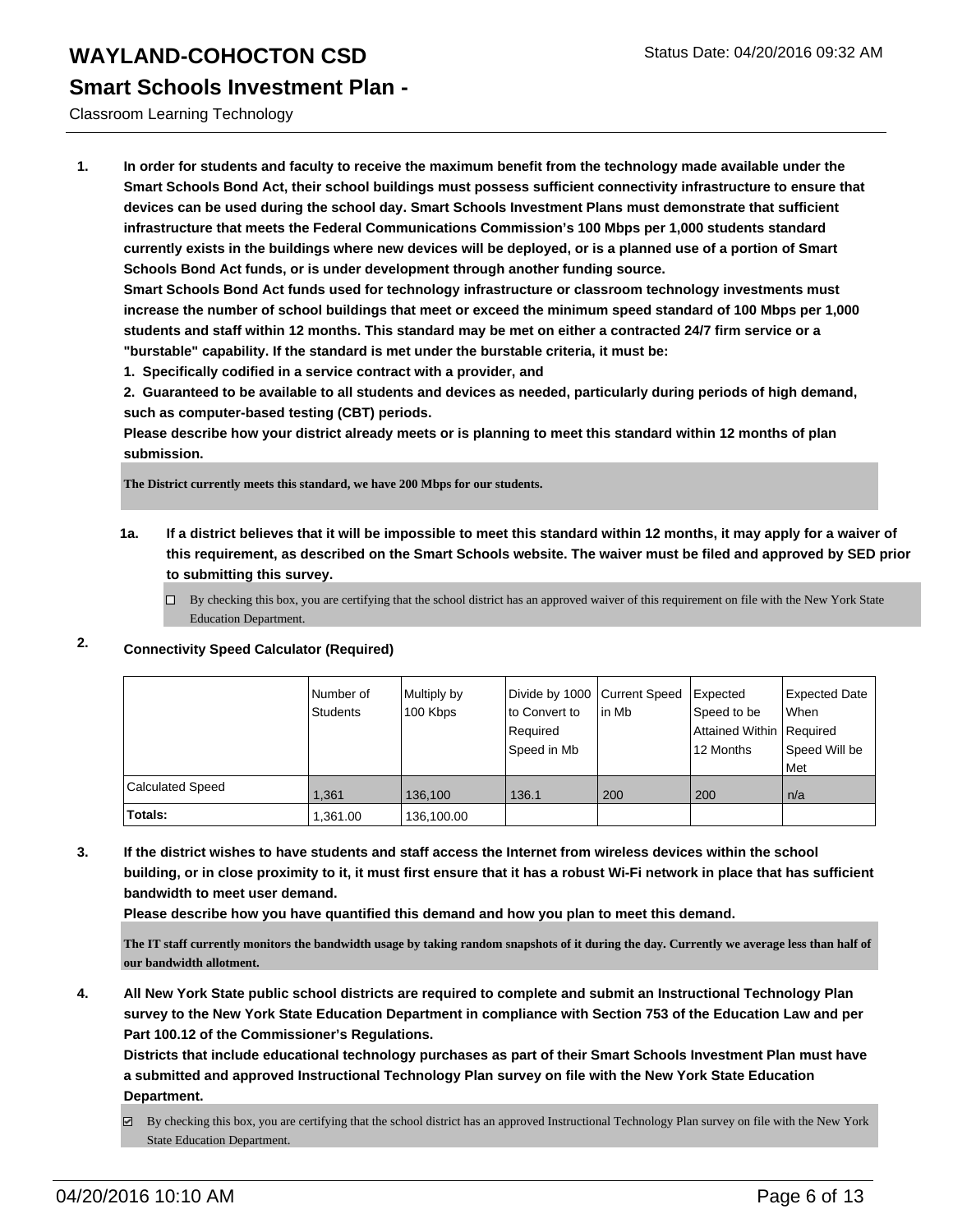Classroom Learning Technology

**5. Describe the devices you intend to purchase and their compatibility with existing or planned platforms or systems. Specifically address the adequacy of each facility's electrical, HVAC and other infrastructure necessary to install and support the operation of the planned technology.**

**The major initiative is a 1:1 digital learning program for our middle and high schools for which we will plan to purchase Chromebooks. Wayland--Cohocton CSD is a Google Apps for Education (GAFE) district and students and staff have been using GAFE for the last one and a half years. There has been ongoing professional development during this time and several teachers have been modeling the use of GAFE, including Google Classroom, for their peers.**

**During the first year a 1:1 Chromebook pilot allowed 40 college prep students to participate in school--to--home device access. These students were surveyed regarding this pilot and the results were overwhelmingly positive. For the remaining District students, access to the Chromebooks was on campus with storage and nightly charging on carts. Beginning next school year, the district plans on letting the 7--12 grades take home the devices for a 1:1 initiative. For grades 5--6, there will be Chromebooks on Chromebook carts placed in each classroom. For the elementary grade levels, there will be Chromebook carts available for their use.**

**Expenditures for Classroom Technology are designed to meet the divergent instructional technology needs to enhance teaching and learning of students and staff across all grade levels and content areas.**

**Devices will supplement our Computer Based Testing equipment needs.**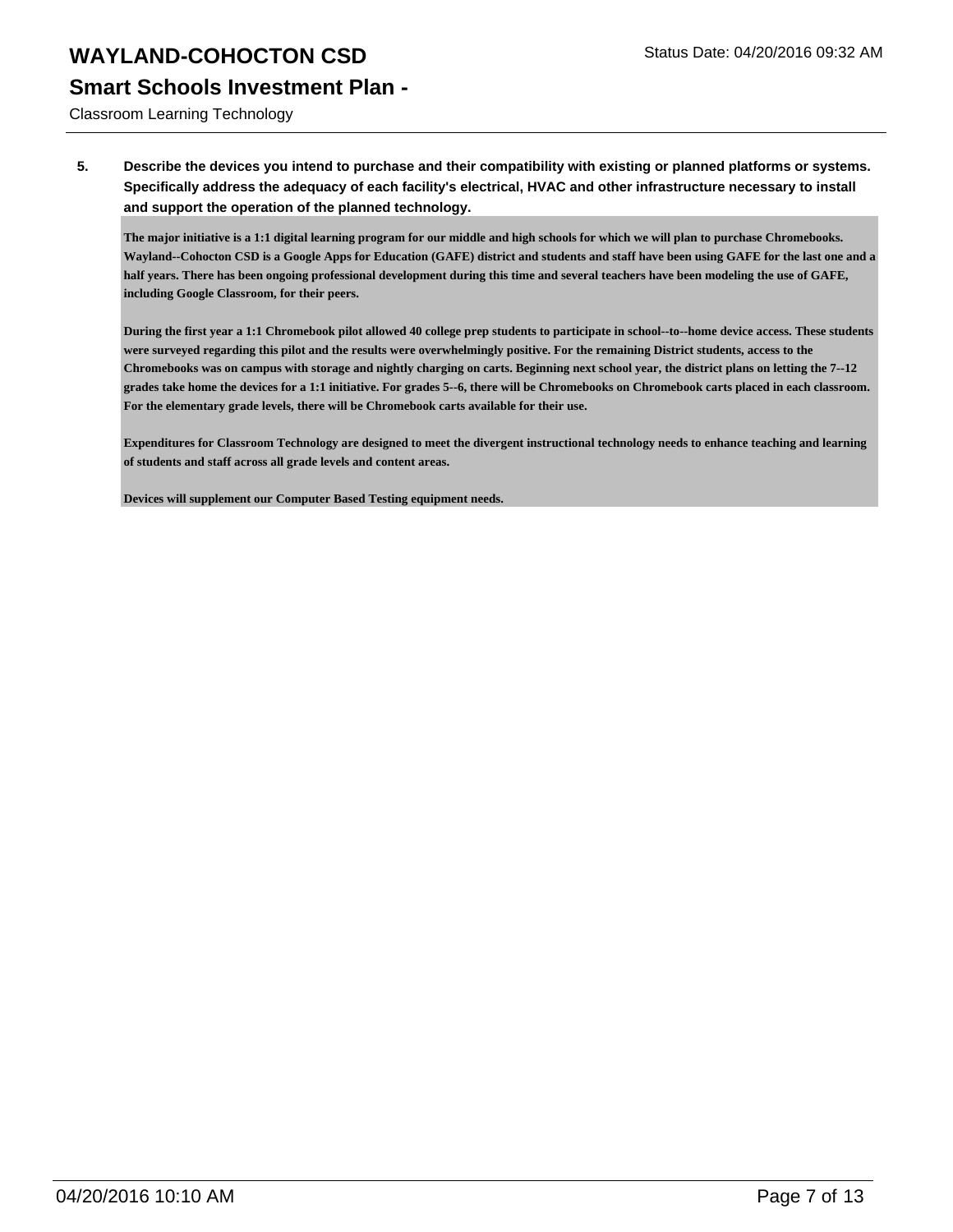### **Smart Schools Investment Plan -**

Classroom Learning Technology

- **6. Describe how the proposed technology purchases will:**
	- **> enhance differentiated instruction;**
	- **> expand student learning inside and outside the classroom;**
	- **> benefit students with disabilities and English language learners; and**
	- **> contribute to the reduction of other learning gaps that have been identified within the district.**

**The expectation is that districts will place a priority on addressing the needs of students who struggle to succeed in a rigorous curriculum. Responses in this section should specifically address this concern and align with the district's Instructional Technology Plan (in particular Question 2 of E. Curriculum and Instruction: "Does the district's instructional technology plan address the needs of students with disabilities to ensure equitable access to instruction, materials and assessments?" and Question 3 of the same section: "Does the district's instructional technology plan address the provision of assistive technology specifically for students with disabilities to ensure access to and participation in the general curriculum?"**

#### *Enhance Differentiated Instruction*

**GAFE (Google Apps for Education) by its very nature helps with differentiating instruction. Teachers have worked tirelessly on developing lessons that use the collaborative and assistive features of GAFE to ensure all students are learning appropriately to their level. Formative and summative assessment data is used continuously to ensure gaps in student learning are addressed. Purchases in the SMART Bond Act will expand this through bringing appropriate technology to students, allowing greater collaboration.**

#### *Expand student learning inside and outside the classroom*

**GAFE similarly makes learning inside and outside the classroom more engaging. Teachers have learned advanced uses of web based applications and taught each other in many occasions and venues: Google Classroom, Flubaroo, Khan Academy, collaborative projects with GAFE, STEAM and others. Students, staff and parents report positive learning enhancements with the 1:1 based on regular surveys. The SMART funds will increase this.**

#### *Benefit Students with Disabilities and English language learners*

**The Special Education Director and staff have been an integral part of the development of the plan. The plan outlines the process of identifying the need for an provision of recommended assistive technology. The recommendation for Assistive Technology is recommended at a CSE meeting.**

**As part of a universal design approach, the Special Education staff support students with disabilities and make use of the variety of assistive technology tools that are developed for use with Google Chrome and Google Apps for Education. These include speech to text and text to speech applications, the ability to enlarge print, simplify web pages, word prediction support, and access to word processing. These tools provide all of our students with the ability to fully participate in classroom learning activities. As needed, students are provided with audio versions of books on Chromebooks. Having a Chromebook per student makes all of these tools accessible as needed. Several students with disabilities have been piloting these tools and we know they are effective in improving student learning.**

**Special Education staff have been pleased with the special education students' increase in engagement and learning in their use of Chromebooks and GAFE.**

#### *Contribute to the reduction of other learning gaps that have been identified within the district.*

**Teachers and staff maintain a shared database for all student data. Formative and summative assessment data are regularly put into Google Sheets and reviewed with technology devices to insure learning gaps are addressed. Teachers meet on a regular basis to discuss student data, student progress and to identify services needed. Teachers collaborate to discuss individual student services to insure providers are working together and avoiding duplication of services in order to enable students to meet academic achievement standards. This RTI program is enhanced by technology and is crucial in meeting individual student needs.**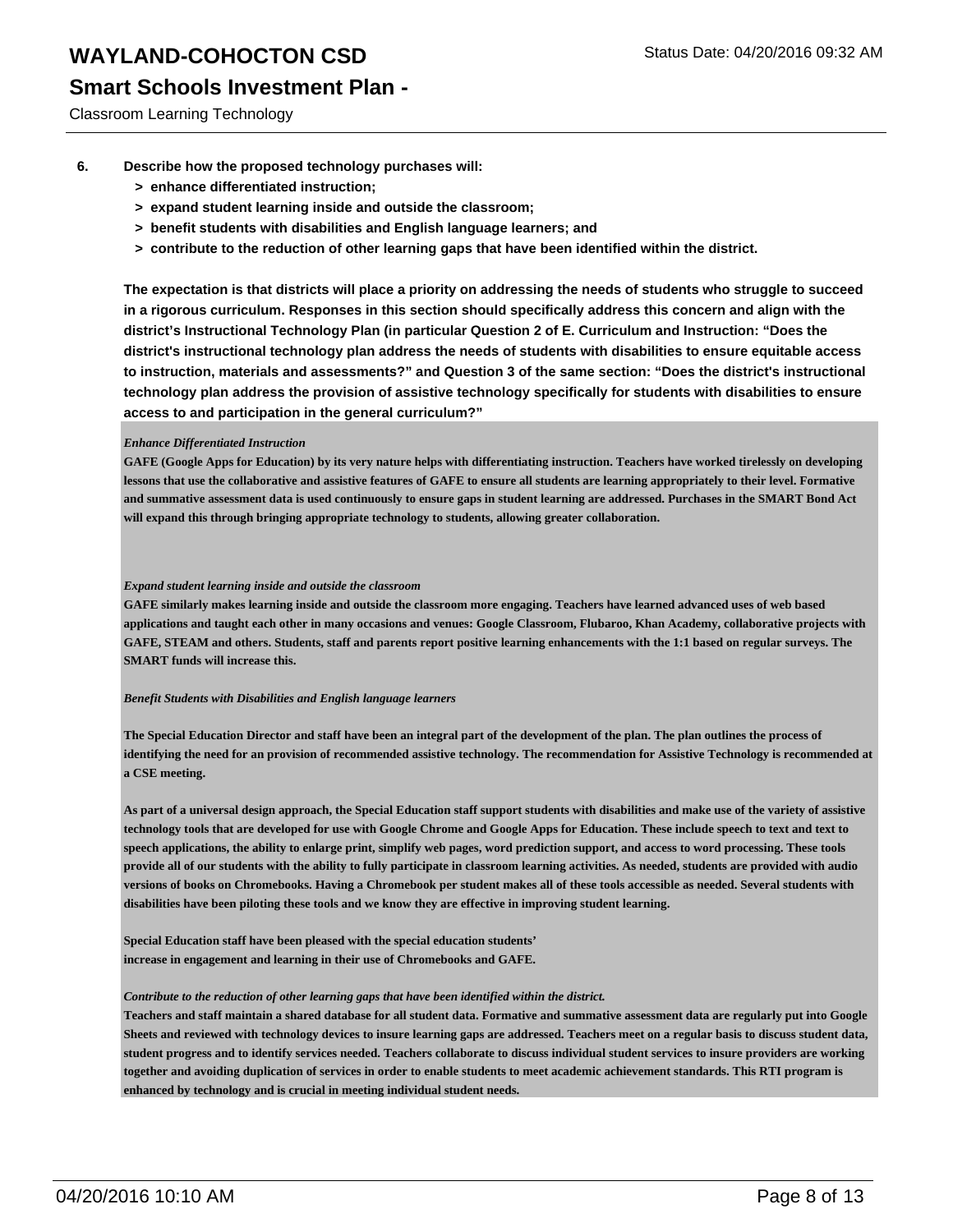### **Smart Schools Investment Plan -**

Classroom Learning Technology

**7. Where appropriate, briefly describe how the proposed technology purchases will enhance ongoing communication with parents and other stakeholders and help the district facilitate technology-based regional partnerships, including distance learning and other efforts.**

**GAFE improves communication and collaboration between faculty, parents and students. Faculty will be able to access their own device anywhere which will allow better home -school communication. Devices we provide can help parents access our student management system to view assignments and grades. Students regularly collaborate with each other and with teachers through use of GAFE documents, presentations and sheets in real time from anyplace, anywhere, anytime. This includes students that are absent; they could also use Google Hangouts to participate in classroom instruction. We will be including information in the Parent Handbook on GAFE and Chromebooks to improve communication. This information will be shared during Open House annually.**

**8. Describe the district's plan to provide professional development to ensure that administrators, teachers and staff can employ the technology purchased to enhance instruction successfully.**

**Note: This response should be aligned and expanded upon in accordance with your district's response to Question 1 of F. Professional Development of your Instructional Technology Plan: "Please provide a summary of professional development offered to teachers and staff, for the time period covered by this plan, to support technology to enhance teaching and learning. Please include topics, audience and method of delivery within your summary."**

**a. Staff, faculty and administration were offered training by experienced staff and**

**google coaches in both basic and advanced GAFE during Professional Development (PD) in Summer 2015. Multiple PD opportunities were made available in school year 2015--2016, with Conference Days devoted to instructional technology to improve teaching and learning. We have staff that are experienced in GAFE who continue coaching groups of faculty, staff and students during the school year. b. In order to not only teach and use twenty--first century skills, but also to prepare for the implementation of 1:1 devices, Wayland--Cohocton Central School will provide embedded professional development throughout the next five years to all stakeholders. Technology is one of our District's Professional Development Plan (PDP) objectives, so a collaborative and coordinated effort will be made to support professional growth while also improving student achievement.**

**These opportunities will be accomplished using District Professional Development Days, series sessions, faculty meetings, and/or PLC team meetings. Teachers teaching teachers will also be used due to our pilot program and phase -in implementation. We once again will send staff to a Google NYSCATE Summer camp in Summer 2016. Training on Chromebook device use will commence during 1:1 device rollout for students and faculty September 2016. Training opportunities will also be available for parents/families on at -home accessibility and all the resources available. Training for parents will be offered through fact sheets in building newsletters, open houses, parent conferences and group sessions during district functions.**

- **9. Districts must contact the SUNY/CUNY teacher preparation program that supplies the largest number of the district's new teachers to request advice on innovative uses and best practices at the intersection of pedagogy and educational technology.**
	- $\boxtimes$  By checking this box, you certify that you have contacted the SUNY/CUNY teacher preparation program that supplies the largest number of your new teachers to request advice on these issues.
- **10. A district whose Smart Schools Investment Plan proposes the purchase of technology devices and other hardware must account for nonpublic schools in the district.**

**Are there nonpublic schools within your school district?**

| П<br>Yes |
|----------|
|----------|

- $\boxdot$  No
- **11. Nonpublic Classroom Technology Loan Calculator**

**The Smart Schools Bond Act provides that any Classroom Learning Technology purchases made using Smart Schools funds shall be lent, upon request, to nonpublic schools in the district. However, no school district shall be required to loan technology in amounts greater than the total obtained and spent on technology pursuant to the Smart Schools Bond Act and the value of such loan may not exceed the total of \$250 multiplied by the nonpublic school enrollment in the base year at the time of enactment.**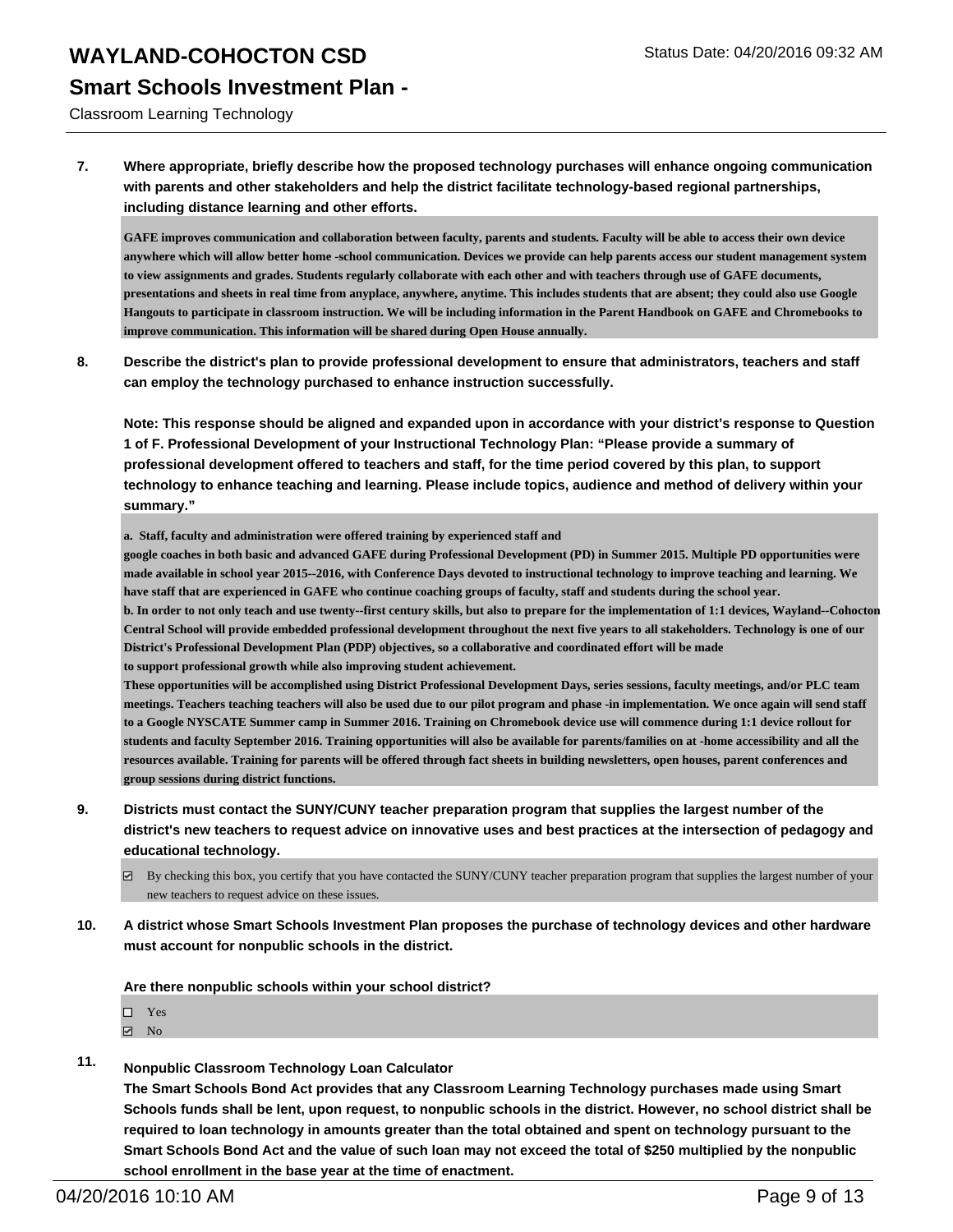### **Smart Schools Investment Plan -**

Classroom Learning Technology

#### **See:**

#### **http://www.p12.nysed.gov/mgtserv/smart\_schools/docs/Smart\_Schools\_Bond\_Act\_Guidance\_04.27.15\_Final.pdf.**

|                                     | 1. Classroom<br>Technology<br>Sub-allocation                                                  | 2. Public<br>Enrollment<br>$(2014 - 15)$ | 3. Nonpublic<br>Enrollment<br>$(2014 - 15)$ | 4. Sum of<br><b>Public and</b><br>Nonpublic<br>Enrollment | 15. Total Per<br>Pupil Sub-<br>lallocation | 16. Total<br>Nonpublic Loan<br>l Amount |
|-------------------------------------|-----------------------------------------------------------------------------------------------|------------------------------------------|---------------------------------------------|-----------------------------------------------------------|--------------------------------------------|-----------------------------------------|
| Calculated Nonpublic Loan<br>Amount | (No Response)   (No Response)   (No Response)   (No Response)   (No Response)   (No Response) |                                          |                                             |                                                           |                                            |                                         |

**12. To ensure the sustainability of technology purchases made with Smart Schools funds, districts must demonstrate a long-term plan to maintain and replace technology purchases supported by Smart Schools Bond Act funds. This sustainability plan shall demonstrate a district's capacity to support recurring costs of use that are ineligible for Smart Schools Bond Act funding such as device maintenance, technical support, Internet and wireless fees, maintenance of hotspots, staff professional development, building maintenance and the replacement of incidental items. Further, such a sustainability plan shall include a long-term plan for the replacement of purchased devices and equipment at the end of their useful life with other funding sources.**

 $\boxdot$  By checking this box, you certify that the district has a sustainability plan as described above.

**13. Districts must ensure that devices purchased with Smart Schools Bond funds will be distributed, prepared for use, maintained and supported appropriately. Districts must maintain detailed device inventories in accordance with generally accepted accounting principles.**

By checking this box, you certify that the district has a distribution and inventory management plan and system in place.

**14. If you are submitting an allocation for Classroom Learning Technology complete this table. Note that the calculated Total at the bottom of the table must equal the Total allocation for this category that you entered in the SSIP Overview overall budget.**

|                          | Sub-Allocation |
|--------------------------|----------------|
| Interactive Whiteboards  | (No Response)  |
| <b>Computer Servers</b>  | (No Response)  |
| <b>Desktop Computers</b> | (No Response)  |
| <b>Laptop Computers</b>  | 207,750        |
| <b>Tablet Computers</b>  | (No Response)  |
| <b>Other Costs</b>       | 33,687         |
| Totals:                  | 241,437.00     |

| Select the allowable expenditure | Item to be purchased | Quantity | Cost per Item | <b>Total Cost</b> |
|----------------------------------|----------------------|----------|---------------|-------------------|
| type.                            |                      |          |               |                   |
| Repeat to add another item under |                      |          |               |                   |
| each type.                       |                      |          |               |                   |
| <b>Laptop Computers</b>          | Chromebook           | 831      | 250           | 207,750           |
| <b>Other Costs</b>               | carts                | 9        | 1,559         | 14,031            |
| <b>Other Costs</b>               | protective cases     | 756      | 26            | 19,656            |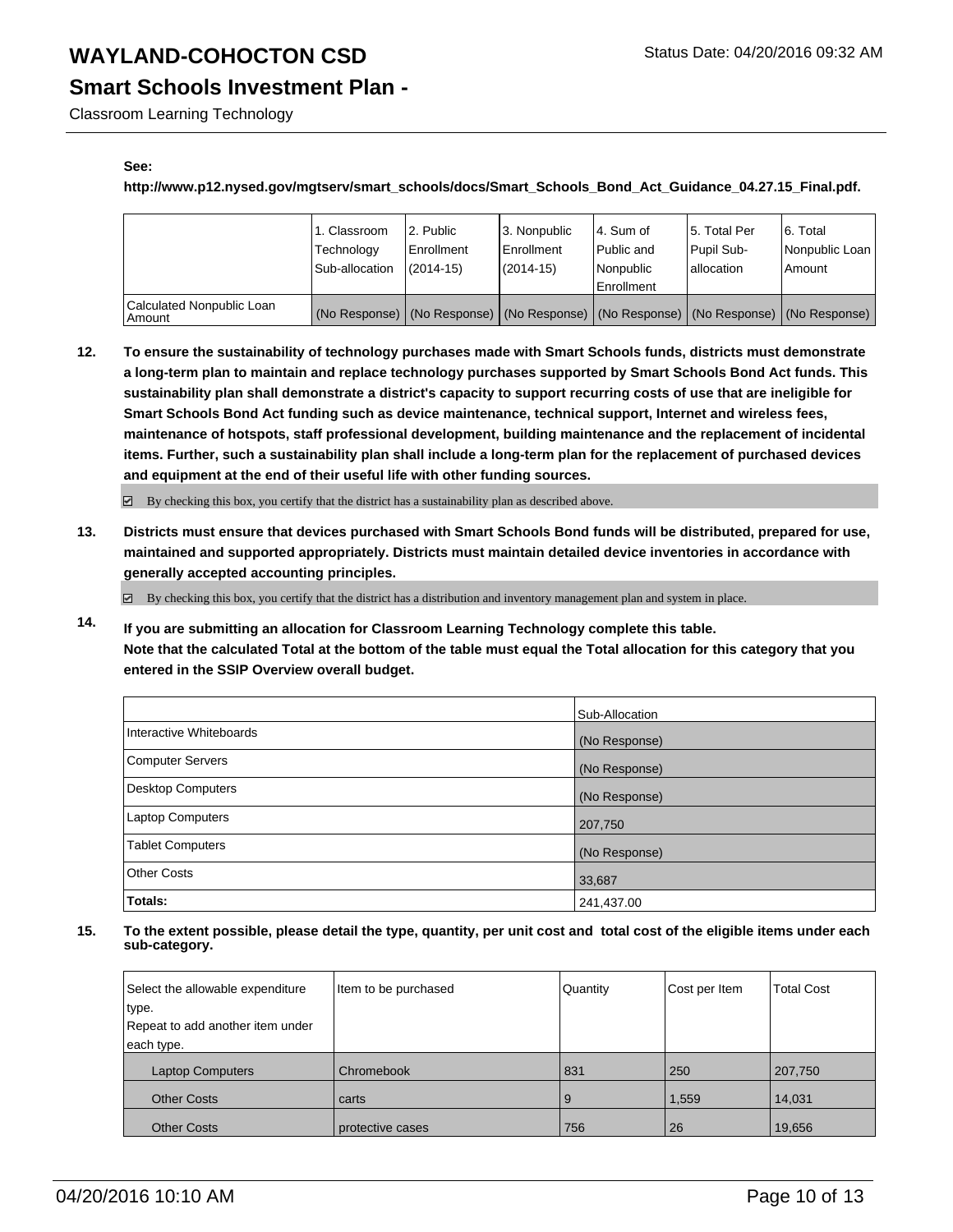### **Smart Schools Investment Plan -**

Pre-Kindergarten Classrooms

**1. Provide information regarding how and where the district is currently serving pre-kindergarten students and justify the need for additional space with enrollment projections over 3 years.**

(No Response)

- **2. Describe the district's plan to construct, enhance or modernize education facilities to accommodate prekindergarten programs. Such plans must include:**
	- **Specific descriptions of what the district intends to do to each space;**
	- **An affirmation that pre-kindergarten classrooms will contain a minimum of 900 square feet per classroom;**
	- **The number of classrooms involved;**
	- **The approximate construction costs per classroom; and**
	- **Confirmation that the space is district-owned or has a long-term lease that exceeds the probable useful life of the improvements.**

(No Response)

**3. Smart Schools Bond Act funds may only be used for capital construction costs. Describe the type and amount of additional funds that will be required to support ineligible ongoing costs (e.g. instruction, supplies) associated with any additional pre-kindergarten classrooms that the district plans to add.**

(No Response)

**4. All plans and specifications for the erection, repair, enlargement or remodeling of school buildings in any public school district in the State must be reviewed and approved by the Commissioner. Districts that plan capital projects using their Smart Schools Bond Act funds will undergo a Preliminary Review Process by the Office of Facilities Planning.**

| Project Number |  |
|----------------|--|
| (No Response)  |  |

**5. If you have made an allocation for Pre-Kindergarten Classrooms, complete this table. Note that the calculated Total at the bottom of the table must equal the Total allocation for this category that you**

**entered in the SSIP Overview overall budget.**

|                                          | Sub-Allocation |
|------------------------------------------|----------------|
| Construct Pre-K Classrooms               | (No Response)  |
| Enhance/Modernize Educational Facilities | (No Response)  |
| Other Costs                              | (No Response)  |
| Totals:                                  |                |

| Select the allowable expenditure | Item to be purchased | Quantity      | Cost per Item | <b>Total Cost</b> |
|----------------------------------|----------------------|---------------|---------------|-------------------|
| type.                            |                      |               |               |                   |
| Repeat to add another item under |                      |               |               |                   |
| each type.                       |                      |               |               |                   |
| (No Response)                    | (No Response)        | (No Response) | (No Response) | (No Response)     |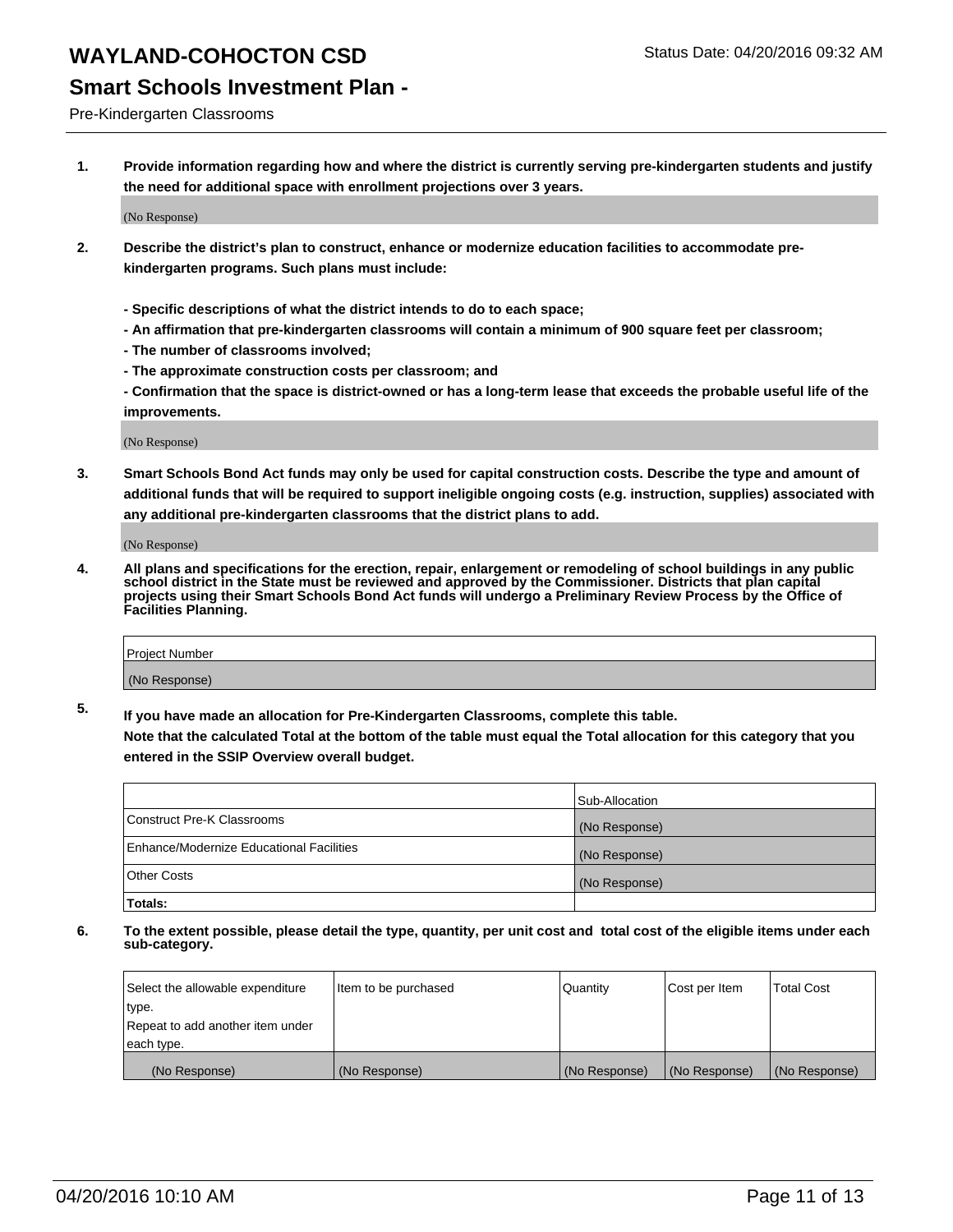### **Smart Schools Investment Plan -**

Replace Transportable Classrooms

**1. Describe the district's plan to construct, enhance or modernize education facilities to provide high-quality instructional space by replacing transportable classrooms.**

(No Response)

**2. All plans and specifications for the erection, repair, enlargement or remodeling of school buildings in any public school district in the State must be reviewed and approved by the Commissioner. Districts that plan capital projects using their Smart Schools Bond Act funds will undergo a Preliminary Review Process by the Office of Facilities Planning.**

| Project Number |  |
|----------------|--|
| (No Response)  |  |

**3. For large projects that seek to blend Smart Schools Bond Act dollars with other funds, please note that Smart Schools Bond Act funds can be allocated on a pro rata basis depending on the number of new classrooms built that directly replace transportable classroom units.**

**If a district seeks to blend Smart Schools Bond Act dollars with other funds describe below what other funds are being used and what portion of the money will be Smart Schools Bond Act funds.**

(No Response)

**4. If you have made an allocation for Replace Transportable Classrooms, complete this table. Note that the calculated Total at the bottom of the table must equal the Total allocation for this category that you entered in the SSIP Overview overall budget.**

|                                                | Sub-Allocation |
|------------------------------------------------|----------------|
| Construct New Instructional Space              | (No Response)  |
| Enhance/Modernize Existing Instructional Space | (No Response)  |
| <b>Other Costs</b>                             | (No Response)  |
| Totals:                                        |                |

| Select the allowable expenditure | Item to be purchased | <b>Quantity</b> | Cost per Item | <b>Total Cost</b> |
|----------------------------------|----------------------|-----------------|---------------|-------------------|
| type.                            |                      |                 |               |                   |
| Repeat to add another item under |                      |                 |               |                   |
| each type.                       |                      |                 |               |                   |
| (No Response)                    | (No Response)        | (No Response)   | (No Response) | (No Response)     |